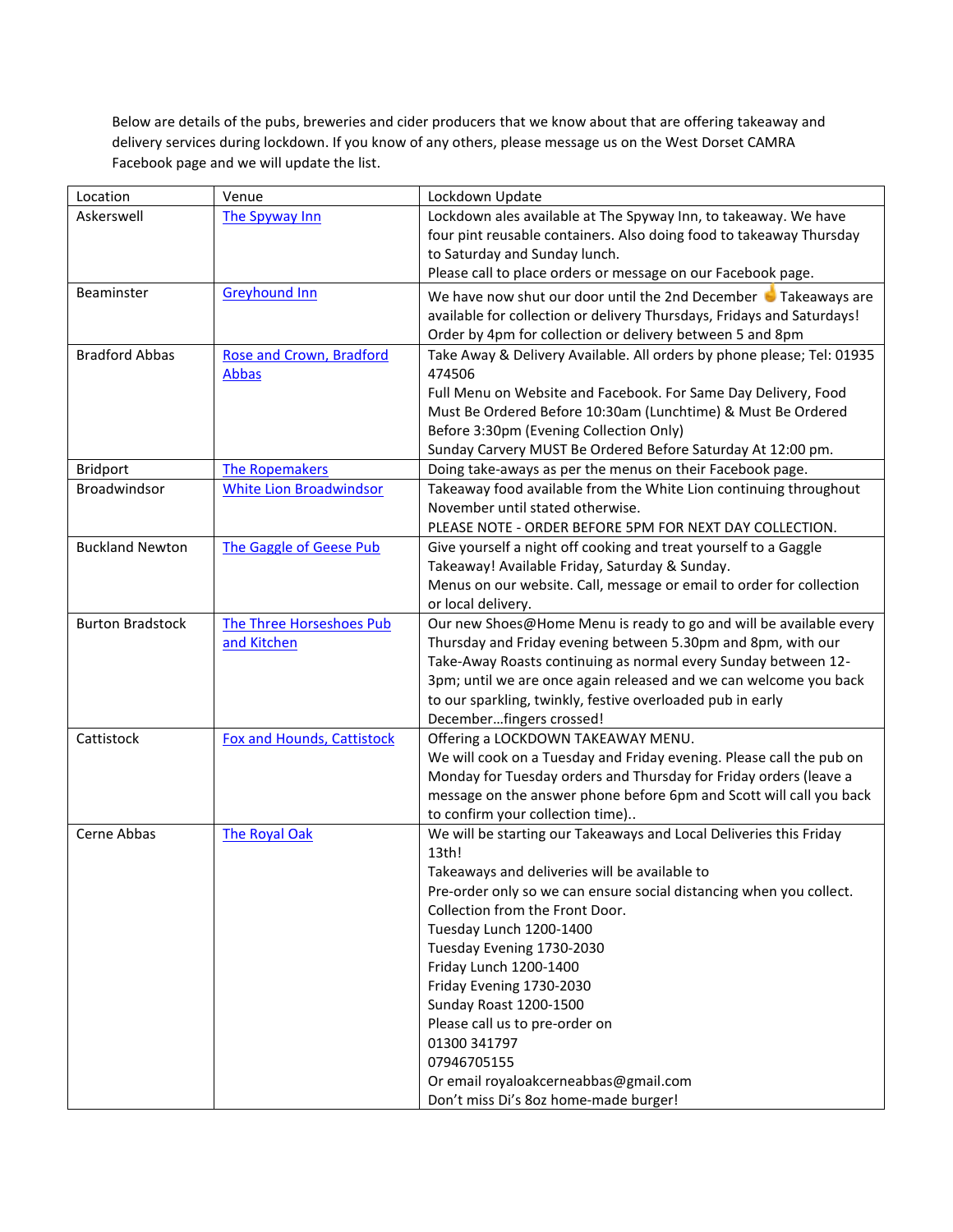|                      |                                  | We have Vegetarian, Vegan, GF and Dairy free options available.          |
|----------------------|----------------------------------|--------------------------------------------------------------------------|
|                      | The New Inn                      | <b>OUR TAKEAWAYS ARE BACK</b>                                            |
|                      |                                  | Order by phone on 01300 341274 or by E mail @                            |
|                      |                                  | info@thenewinncerneabbas.co.uk                                           |
|                      |                                  | Available for collection between 4.30-8.30 pm                            |
|                      |                                  | we will be allocating pick up times to ensure safe collection.           |
| Charminster          | <b>The Gamekeeper</b>            | LOCKDOWN TAKEAWAYS (FREE DELIVERY*j                                      |
|                      | Charminster                      | We might be isolating but our £5 meal deals are still available. In      |
|                      |                                  | addition the Chef has created a special takeaway menu with all your      |
|                      |                                  | favourite pub meals.                                                     |
|                      |                                  | *FREE Delivery within a 3 mile radius                                    |
|                      | <b>The Three Compasses</b>       | TAKEAWAY at THE THREE COMPASSES, Charminster is BACK!! See               |
|                      |                                  | Facebook page for details.                                               |
| Chickerell           | <b>Turks Head Weymouth</b>       | We are staying open during lockdown for takeaway and deliveries.         |
|                      |                                  | Call us on 01305 778565 to place your order.                             |
| Dorchester           | <b>Brewhouse &amp; Kitchen</b>   | We are closed temporarily until the restrictions ease. To make a         |
|                      | (Dorchester)                     | booking for when we reopen or to order 5L mini kegs delivered direct     |
|                      |                                  | to your door via our Webshop, please visit brewhouseandkitchen.com       |
|                      | <b>Convivial Rabbit micropub</b> | Offering a draught ale delivery & takeaway service throughout            |
|                      |                                  | lockdown.                                                                |
|                      |                                  | Delivering to Dorchester and surrounding villages doorstop's in 2, 4     |
|                      |                                  | and 51/3 pints (3L) containers on Friday afternoons, with the            |
|                      |                                  | takeaway 'window' open 11-1pm on Saturdays.                              |
|                      |                                  | It will be an ever-changing choice of ales listed on social media plus   |
|                      |                                  | direct communications via SMS, WhatsApp, email, each week.               |
|                      |                                  | Ordering is by any means that suits the customer and payment is by       |
|                      |                                  | BACS, contactless or cash.                                               |
| Eype                 | <b>New Inn Eype</b>              | The New Inn take away is here. Friday is pizza night, Saturday is burger |
|                      |                                  | night and our very special Sunday lunch. We are offering take away or    |
|                      |                                  | free delivery within a 2 mile radius. Telephone 01308 423254 or send     |
|                      |                                  | us a text.                                                               |
| Langton Herring      | The Elm Tree Inn, Langton        | We would like to introduce our new takeaway menus!                       |
|                      | <b>Herring</b>                   | Takeaway will be available Saturday evenings between 6pm and 8pm         |
|                      |                                  | (pre-orders must be received by Friday at 6pm) and we will also be       |
|                      |                                  | offering takeaway Sunday lunches between 12pm and 2pm (pre-              |
|                      |                                  | orders must be received by 12 Noon on Saturday).                         |
|                      |                                  | Please email bookings@theelmtreeinn.co.uk to place your order or         |
|                      |                                  | call us on 01305 871257 to leave a message on our answerphone.           |
|                      |                                  | Payment can be made non-contact via card over the phone or cash on       |
|                      |                                  | collection/delivery.                                                     |
|                      |                                  | We are able to deliver within a 3 mile radius. Our driver will be        |
|                      |                                  | wearing PPE to ensure your delivery is covid safe.                       |
|                      |                                  | Please do not hesitate to contact us for allergen advice.                |
| <b>Litton Cheney</b> | <b>White Horse Inn</b>           | "Thank you to everyone that has come along, supported us and             |
|                      |                                  | enjoyed our curry nights. We've had many great evenings, but it's time   |
|                      |                                  | to move on to our new Saturday Special. So, starting this week, with     |
|                      |                                  | Homemade Boeuf Bourguignon, creamy mashed potatoes, broccoli             |
|                      |                                  | and glazed carrots (at the same price of £10), we will be offering a     |
|                      |                                  | different dish every Saturday night from 5.30 to 8, takeaway only        |
|                      |                                  | during lockdown of course, then also available to eat in once we open    |
|                      |                                  | again. This will need to be pre-ordered and a time slot booked by 8pm    |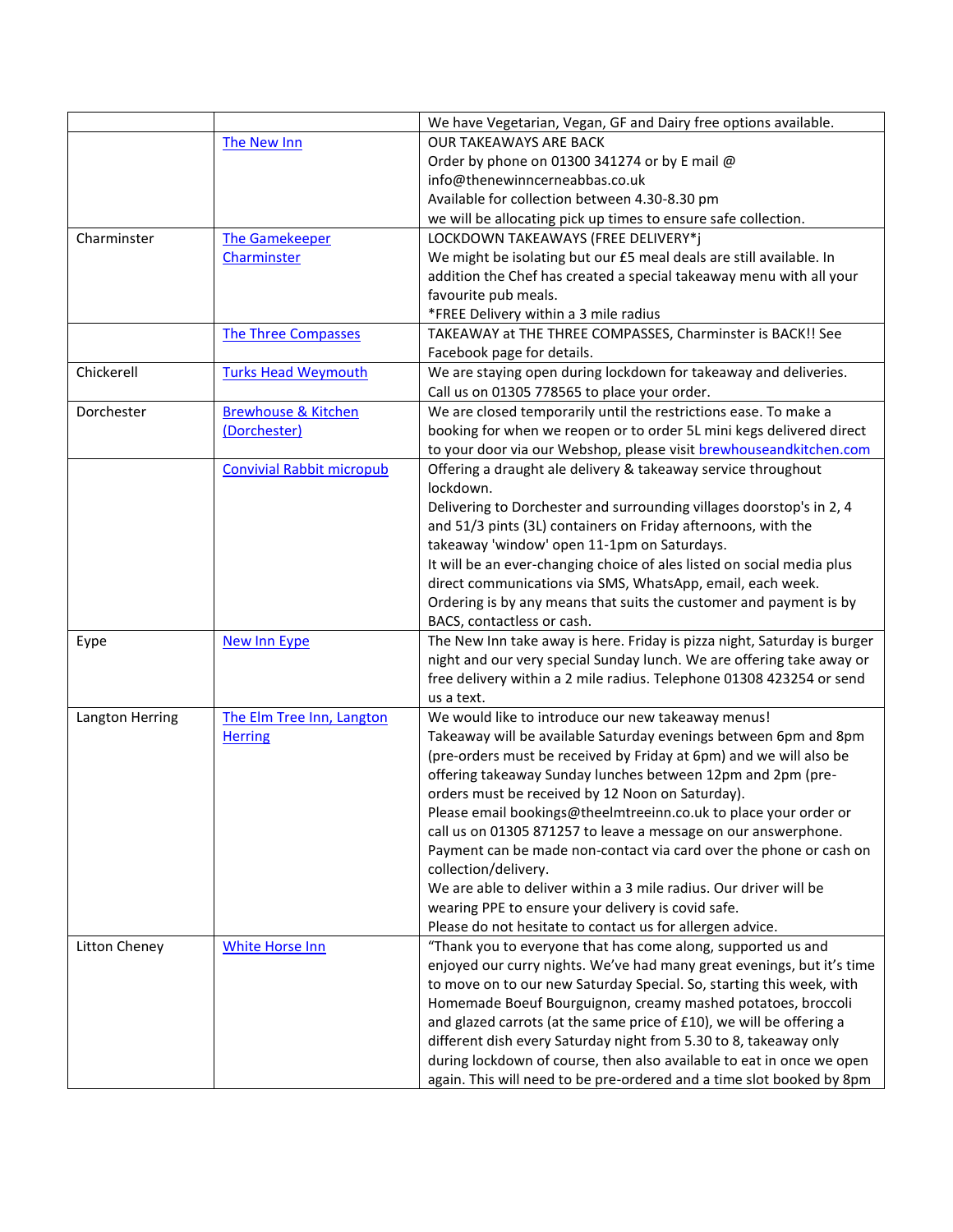|                      |                                | the Friday evening before. The following Saturday's dish will be posted                               |
|----------------------|--------------------------------|-------------------------------------------------------------------------------------------------------|
|                      |                                | on our Facebook page and on the boards outside, every Monday.                                         |
|                      |                                | We are available to take any takeaway orders from 12pm to 6pm                                         |
|                      |                                | Monday Thursday and 4pm to 8 pm Fridays and Saturdays. Don't                                          |
|                      |                                | forget that Friday Fish 'n Chips need to be ordered by midday on                                      |
|                      |                                |                                                                                                       |
|                      |                                | Friday at the latest and Sunday Brunch by 8pm Saturday night".                                        |
| Longburton           | Rose & Crown, Longburton       | Take Out menu Available from Friday and Saturday Evening 6.00 pm<br>till 8.00 pm                      |
| Lyme Regis           | <b>Lyme Regis Brewery</b>      | We will be offering free local delivery in addition to our usual                                      |
|                      |                                | nationwide delivery. Just select local delivery and we will drop your                                 |
|                      |                                | order to you within 5 miles of Lyme.                                                                  |
|                      |                                | Message us if you would like a growler of any of our kegged products                                  |
|                      |                                |                                                                                                       |
|                      |                                | and we will arrange this for you.                                                                     |
|                      |                                | We won't be opening the tap room for bottle takeaway as we                                            |
|                      |                                | anticipate very few people being in Lyme, so stay home, order some                                    |
|                      |                                | beer and let us do the running around.                                                                |
| <b>Maiden Newton</b> | <b>Chalk and Cheese Family</b> | Take away menu Friday and Sat 5.30pm till 7pm.                                                        |
|                      | Friendly pub - Maiden          |                                                                                                       |
|                      | <b>Newton</b>                  |                                                                                                       |
| Martinstown          | <b>The Brewers Arms</b>        | Deliver-Brew / Brewber Eats / Our menu is available online at                                         |
|                      |                                | thebrewersarms.com - offering the village and surrounding areas a                                     |
|                      |                                | takeaway service! Keep safe guys - hopefully see you soon!                                            |
| Melplash             | <b>The Half Moon</b>           | Did you know that our website is able to take orders 7 days in                                        |
|                      |                                | advance?                                                                                              |
|                      |                                | Click our link http://halfmoonmelplash.co.uk/ to book your Half Moon                                  |
|                      |                                | favourites, takeaway classics or one of our lockdown specials.                                        |
|                      |                                | We provide the ultimate socially distanced experience to ensure the                                   |
|                      |                                | health & safety of our team & customers.                                                              |
|                      |                                | With free delivery on orders placed online over £25, there really is no                               |
|                      |                                | reason not to spoil yourself!                                                                         |
|                      |                                | Takeaway & delivery available Thursday to Saturday 5pm till 8pm                                       |
|                      |                                | Sunday 12pm till 2:30pm.                                                                              |
| Middlemarsh          | <b>Hunter's Moon</b>           |                                                                                                       |
|                      |                                | Take Aways available on Friday and Saturday Night from 6pm till 8pm<br>and Sunday from 12am till 3pm. |
| Mosterton            | <b>The Admiral Hood</b>        | We will be doing the takeaway menu on the following days.                                             |
|                      |                                | Wednesday evening 5.30pm - 7.30pm                                                                     |
|                      |                                |                                                                                                       |
|                      |                                | Friday evening 5.30pm - 7.30pm                                                                        |
|                      |                                | Sunday 12pm - 2pm                                                                                     |
|                      |                                | Roast Dinner                                                                                          |
|                      |                                | Gluten free options available.                                                                        |
|                      |                                | Please phone us with your order on                                                                    |
|                      |                                | 01308 868338 to arrange the time for pick up.                                                         |
| Nettlecombe          | The Marquis of Lorne,          | We are going to offer takeaways lunch & dinner Monday to Saturday                                     |
|                      | Nettlecombe, Dorset            | & Sunday lunches. Please contact us via email, social media or by                                     |
|                      |                                | phone for a menu.                                                                                     |
| Piddlehinton         | The Thimble Inn                | During lockdown we will be bringing back our takeaway service, this                                   |
|                      |                                | time every Friday evening, Saturday evening and Sunday lunchtime so                                   |
|                      |                                | you can still get your Thimble fix                                                                    |
| Portesham            | The Kings Arms - Portesham     | We will be offering takeaway Sunday dinners to keep you well fed                                      |
|                      |                                | during lockdown!                                                                                      |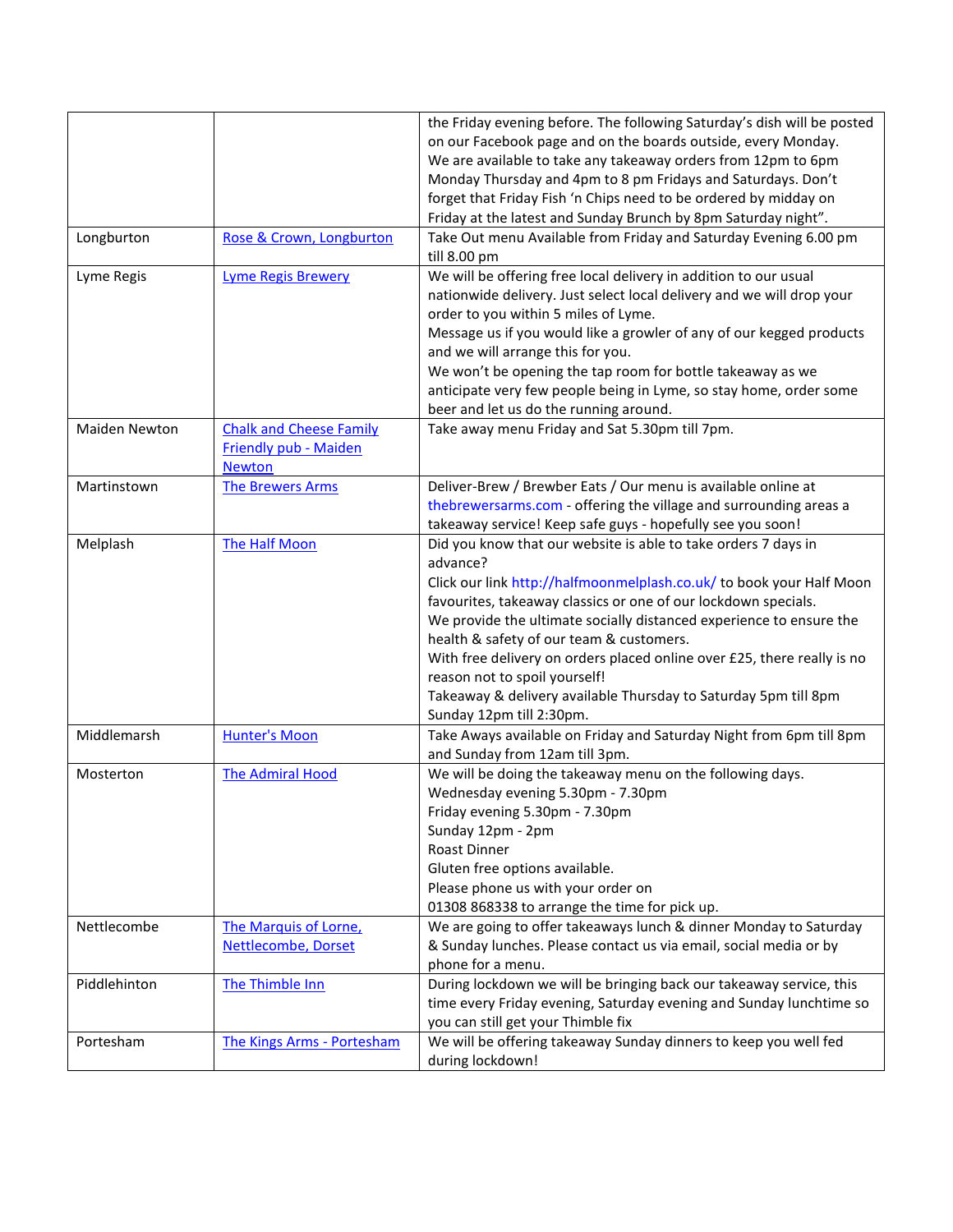|            |                                                     | You can order by ringing and leaving a message (no one will answer<br>but we are able to pick up messages). Or by emailing in. Please order<br>by 12 pm on Saturday to secure your roast.<br>We will be serving Roast Beef with Yorkshire Puddings, Roast<br>Potatoes, Parsnips and Seasonal Vegetables. If there is enough<br>demand we will also be serving Roast Chicken.<br>Adults - £10.50<br>Kids - £5.95<br>We can deliver to the Chesil Bank Parish as well as Winterbourne<br>Abbas.                                                                                                      |
|------------|-----------------------------------------------------|----------------------------------------------------------------------------------------------------------------------------------------------------------------------------------------------------------------------------------------------------------------------------------------------------------------------------------------------------------------------------------------------------------------------------------------------------------------------------------------------------------------------------------------------------------------------------------------------------|
| Portland   | <b>Eight Kings Portland</b>                         | Just to clarify, we are open for Take-aways on<br>MondayMain menu<br>WednesdayCarvery<br>FridayMain menu<br>SaturdayMain menu<br>SundayCarvery<br>Deliveries are available for the vulnerable<br>For bookings please call 07714532957 or 01305 822110                                                                                                                                                                                                                                                                                                                                              |
| Preston    | <b>Spice Ship</b>                                   | ALL BEER, CASK ALES & CIDER AVAILABLE AS TAKEAWAY FOR 25% OFF!<br>Please ensure you bring your own sealable container to allow us to<br>serve you.<br><b>OPEN FOR DRINK TAKEAWAY:</b><br><b>FRIDAY 1-3 &amp; 5-7PM</b><br>SATURDAY 1-3 & 5-7PM<br>SUNDAY 12-5PM<br>Simply come to the front of the pub where our magical narnia style<br>serving window opens and brings you beer.<br>Sunday roast available as takeaway from 12-5pm.<br>Email info@prestonspiceship.com - To collect & pay please arrive at<br>our carpark & come to the front of the pub where we can serve you<br>via a window. |
| Pulham     | The Halsey Arms, Pulham                             | Don't feel like cooking a Sunday roast??<br>Let us do it for you, this Sunday 12-2pm<br>All necessary precautions are in place to ensure a covid safe<br>environment                                                                                                                                                                                                                                                                                                                                                                                                                               |
| Puncknowle | <b>Crown Inn Puncknowle</b>                         | Takeaway available Wed-Sat 5-8PM please call on 01308 897711                                                                                                                                                                                                                                                                                                                                                                                                                                                                                                                                       |
| Pymore     | The Pymore Inn                                      | Sad that you can't eat in your favourite pub? Don't worry, you can<br>take us home with you!<br>We're taking orders now, so if lockdown has already taken it's toll, let<br>us make you feel a little better this weekend and let us cook for you!<br>Why not treat yourself<br>Call us now to order!<br>01308 422625                                                                                                                                                                                                                                                                              |
| Sherborne  | <b>The Cross Keys</b><br><b>The Carpenters Arms</b> | Takeaways are BACK<br>Order by phone or email.<br>Available 5-8pm<br>Delivery £2<br><b>Free Collection</b><br>Any alcohol needs to be pre-ordered and collected outside the pub!<br>FOOD DELIVERY AND TAKEAWAY IS STILL AVAILABLE PLEASE ORDER                                                                                                                                                                                                                                                                                                                                                     |
|            | Sherborne                                           | THROUGH THE FOODHUB APP WITH A 10% DISCOUNT                                                                                                                                                                                                                                                                                                                                                                                                                                                                                                                                                        |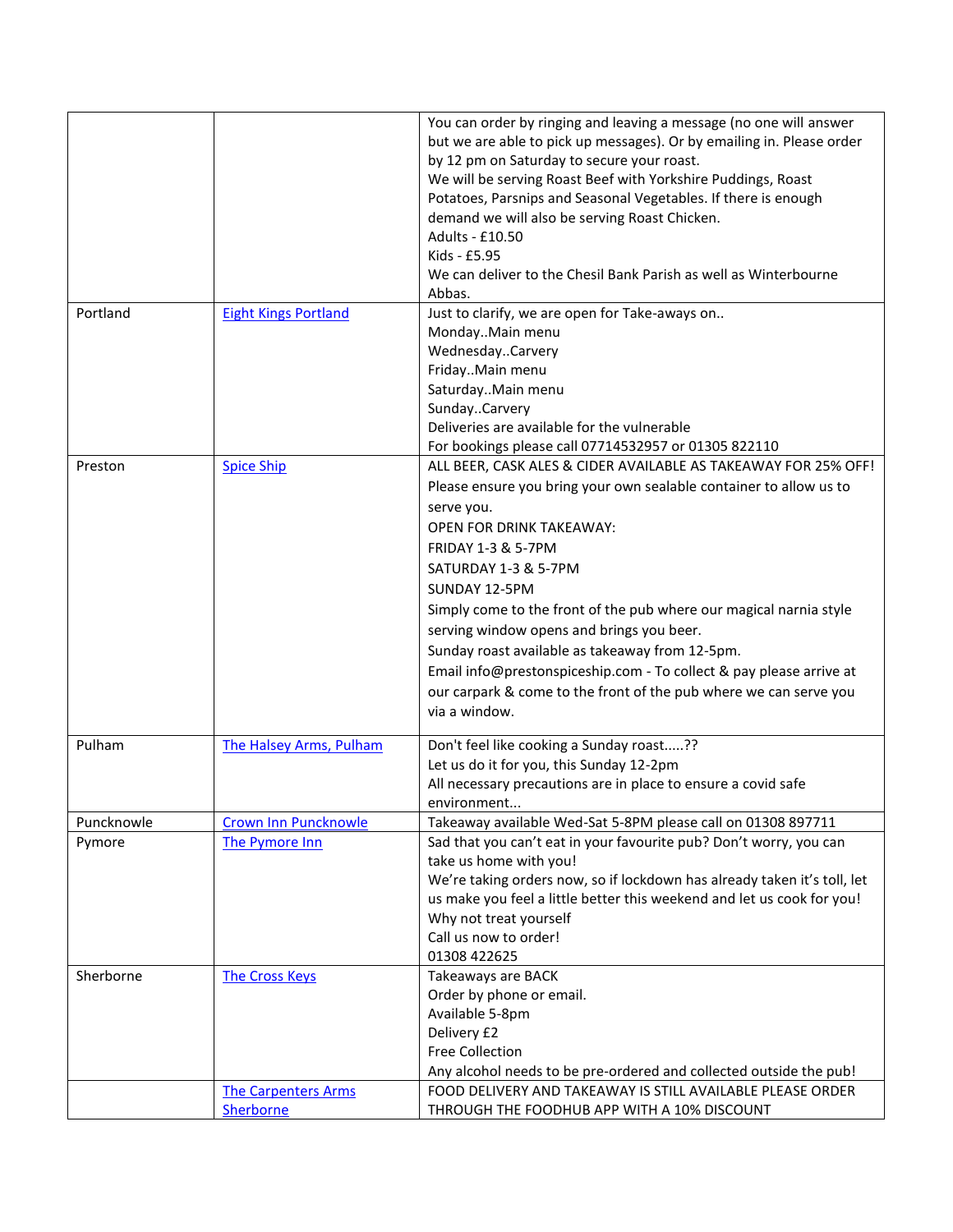|                      | The Digby Tap                | We will be doing takeaway drinks from (if within Sherborne, we may       |
|----------------------|------------------------------|--------------------------------------------------------------------------|
|                      |                              | be able to deliver), ring the Tap on 813148 to sort.                     |
|                      | <b>The Plume Of Feathers</b> | Our takeaway menu is now on our website.                                 |
|                      |                              | Please give us a call, phone lines open from 4pm 01935389709             |
|                      | <b>Brewed Boy Sherborne</b>  | . HOME DELIVERY ON ORDERS OVER £25                                       |
|                      |                              | . FROME AND SHERBORNE PRE ORDER FOR COLLECTION                           |
|                      |                              | .PIZZA ORDERS TO @bakerman.dan IN SHERBORNE                              |
|                      |                              | • GREAT OFFERS ON CANS THIS WEEK                                         |
| South Perrott        | The Coach and Horses Inn     | Lockdown update - from 5th Nov to 2nd Dec the Coach and Horses will      |
|                      | <b>South Perrott Dorset</b>  | remain open for 1) Keyworkers 2) People who need to travel for work      |
|                      |                              | purposes and 3) Other exemptions that may be identified in law at a      |
|                      |                              | later date. Enquiries please to contact us on                            |
|                      |                              | coachandhorseshotel@hotmail.com                                          |
|                      |                              | Please book directly with us                                             |
|                      |                              | https://www.thecoachandhorseshotel.com/                                  |
| <b>Stoke Abbott</b>  | The New Inn Stoke Abbott     | We will be carrying on with our takeaways as before, all we ask is for a |
|                      |                              | pre order before 5pm to collect between 6 - 7 pm Wed-Sat.                |
|                      |                              | Call us on 01308 868333 or send a message.                               |
|                      |                              | Hope to see you all soon Kev & Kirsty.                                   |
| Stratton             |                              | The takeaway menu will continue which will be available from 5pm         |
|                      | <b>Saxon Arms Stratton</b>   |                                                                          |
|                      |                              | until 7:30pm and 12 until 3pm Sunday. Pre-ordering is a requirement      |
|                      |                              | and we are taking orders up until 4pm on both Friday and Saturday's      |
|                      |                              | takeaway, but for Sunday Roasts pre-orders have to be ordered by         |
|                      |                              | midday Sunday.                                                           |
| <b>Sutton Poyntz</b> | <b>The Springhead</b>        | Off Licence open 4 till 6.30pm. Available on draft today we have         |
|                      |                              | Guinness, Fader craft IPA, Abbot Ale, Proper Job, Chesil Pilsner from    |
|                      |                              | DBC for ONLY £1 A PINT! Also Stowford Press and Carling at £1.50 A       |
|                      |                              | PINT! Or any 12 pints for £10! (Bring your own container if possible     |
|                      |                              | please). TEXT 07795 468196 WITH YOUR ORDER AND COLLECTION                |
|                      |                              | TIME.                                                                    |
|                      |                              |                                                                          |
|                      |                              | LOCKDOWN ROAST! Carvery available to order for collection or             |
|                      |                              | delivery(within 1mile)                                                   |
|                      |                              | Please note all meals must be ordered via website                        |
|                      |                              | AVAILABLE SUNDAY FROM 12-5PM. IF YOU COLLECT PLEASE DRIVE                |
|                      |                              | INTO OUR CARPARK AND CALL US WHEN OUTSIDE, WE'LL DO THE                  |
|                      |                              | REST.                                                                    |
| Swyre                | The Bull Inn 'Swyre'         | Weekday menu on Facebook                                                 |
|                      |                              | <b>Sunday Carvery</b>                                                    |
|                      |                              | Taking Orders Now - CALL 01308 897250                                    |
|                      |                              | Collection/Delivery available.                                           |
|                      |                              |                                                                          |
| Thornford            | <b>The Kings Arms</b>        | Our updated takeaway menu is now available on our website and            |
|                      |                              | from the village shop.                                                   |
|                      |                              | Pre- order only, sorry no walk-in service.                               |
|                      |                              | lunchtimes and evenings Thursday - Saturday                              |
|                      |                              | Sunday roast menu 12noon - 2.30pm                                        |
|                      |                              | Call 01935 872294 to order.                                              |
|                      |                              | https://www.kingsarmsthornford.com/menu.                                 |
| <b>Uploders</b>      | <b>The Crown at Uploders</b> | Pre ordered Takeaways by calling 01308 485356 for a time slot please.    |
|                      |                              | Lunch times: 1.00 -2.30pm; Evenings: 5.30 -7.00pm                        |
|                      |                              | Pie & mash or chips, peas & gravy; Curry & rice mango chutney;           |
|                      |                              |                                                                          |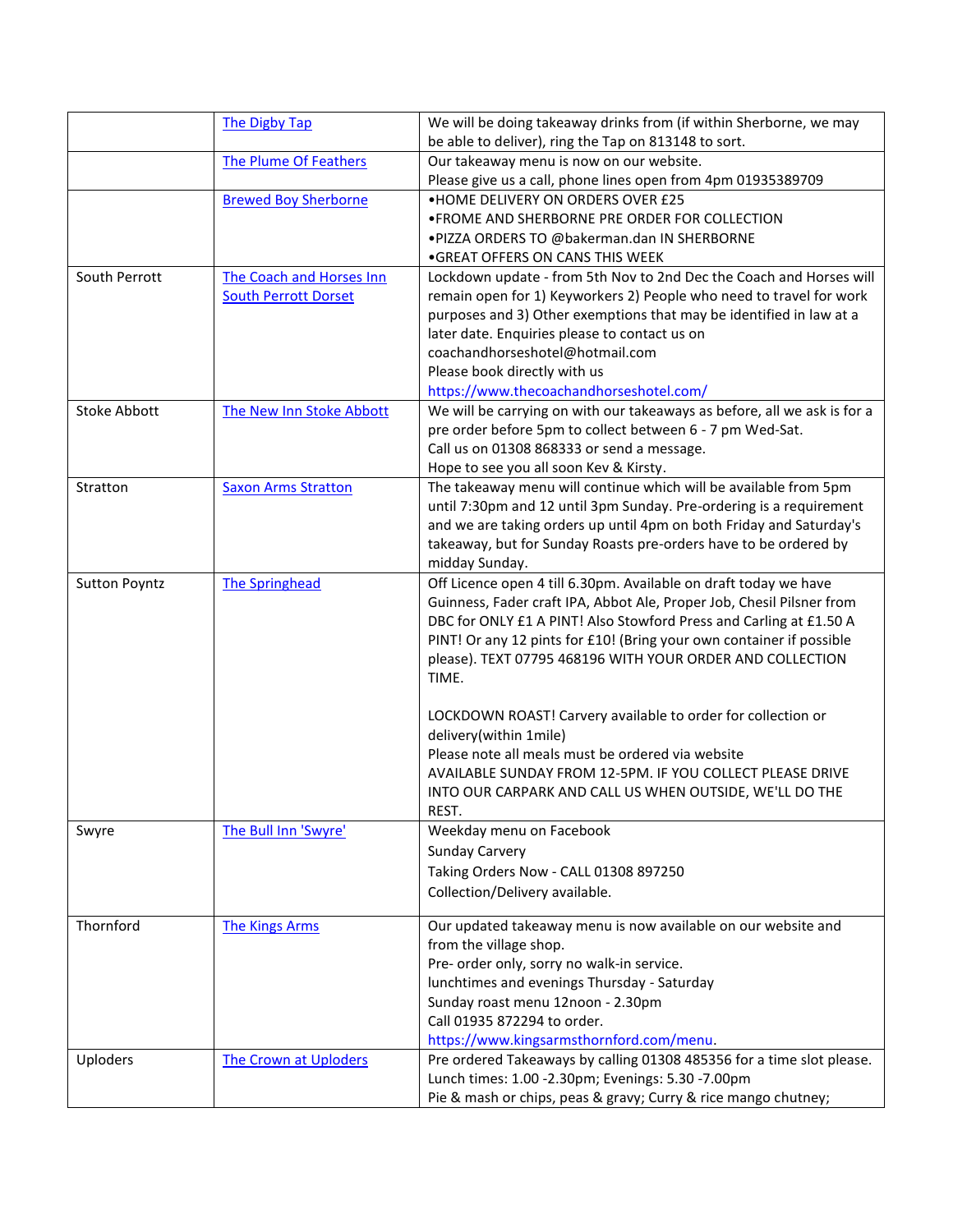|                      |                               | Cottage pie & vegetables;                                                 |
|----------------------|-------------------------------|---------------------------------------------------------------------------|
|                      |                               | Fish pie & side of vegetables; Macaroni cheese & garlic bread; Fridays    |
|                      |                               | is Fish & chips (battered Hake).                                          |
|                      |                               | Sunday lunches 12.30 -2.00pm: Roast Beef & Yorkshire pudding;             |
|                      |                               | Chicken with stuffing, sausage & bacon roll, Served with roast            |
|                      |                               | potatoes, vegetables & gravy. On china plates (return to porch)           |
|                      |                               | Our meals are homemade & should you have a different choice,              |
|                      |                               | please ask, if it's possible we will do it. Any other help with goods, if |
|                      |                               | we can. Some drinks are available but must also be pre-ordered.           |
| <b>West Stafford</b> | The Wise Man Inn              | Offering differing pop up menus. See Facebook page for details.           |
| Weymouth             | <b>The Nook Cocktail Club</b> | Our Award Winning Cocktail Home Delivery Service is ready to go           |
|                      |                               | again! 7 days a weekCocktail Home Delivery and Click and Collect          |
|                      | <b>The Gloucester</b>         | Sunday lunch takeaway. 2 for £20                                          |
|                      |                               |                                                                           |
|                      | <b>Old Castle Hotel</b>       | The Old Castle Will be doing a beer takeaway service during lockdown.     |
|                      |                               | This will be in two pint containers.                                      |
|                      |                               | Please message us on Facebook or telephone us on 01305 766005.            |
|                      | <b>The Doghouse Micro Pub</b> | If any of you lovely lot fancy some bottled or canned ales and draft      |
|                      | Weymouth                      | ciders to take out then please message me here or email                   |
|                      |                               | info@weymouthmicropub.co.uk.                                              |
| Whitchurch           | The Five Bells Inn            | Hello Everyone, no doubt you all know we are now closed, however,         |
| Canonicorum          |                               | we will still be offering our takeaway service with weekend specials      |
|                      |                               | being added here each week. I'll pop our takeaway menu here and it's      |
|                      |                               | also available on our website. We ask that all orders are in by 6pm on    |
|                      |                               | the day of collection. Stay safe, and hopefully we'll be back in full     |
|                      |                               | action soon.                                                              |
| Winterborne Abbas    | <b>Coach House Inn</b>        | We are of course now CLOSED for sit down meals due to Lockdown #2.        |
|                      |                               | However, we will be offering takeaway Sunday dinners to keep you          |
|                      |                               | well fed during lockdown!                                                 |
|                      |                               | You can order by ringing and leaving a message (no one will answer        |
|                      |                               | but we are able to pick up messages). Or by emailing in. Please order     |
|                      |                               | by 12 pm on Saturday to secure your roast.                                |

| <b>Brewery</b> | Facebook/Website                  | Details                                                        |
|----------------|-----------------------------------|----------------------------------------------------------------|
| Gyle 59        | <b>Gyle Fifty-Nine</b>            | 01297 678990; email info@gyle59.co.uk Now offer local          |
|                | https://gyle59.co.uk/             | deliveries and pre-arranged collection from the brewery        |
|                |                                   | plus Parcelforce deliveries nationwide                         |
| Cerne Abbas    | <b>Cerne Abbas Brewery</b>        | 01300 341999, 07506 303407. Brewery Tap open Fri & Sat.        |
|                | http://www.cerneabbasbrewery.com/ | Delivery to Weymouth Weds, Sherborne Fri                       |
| Copper Street  | <b>Copper Street Brewery</b>      | We will be delivering in around Dorchester on Thursday's       |
|                |                                   | and to Weymouth on a Friday. OUR SHOP IS OPEN                  |
| Dorset Brewing | <b>The Dorset Brewing Company</b> | 01305 777515 TAP open SATURDAYS 12-6 PM depending on           |
| Company        | http://www.dbcales.com/           | the weather! Also OPEN FOR TAKE-OUT COLLECTIONS Mon -          |
|                |                                   | Fri 9am til 5 pm (ish) Please see FB or give us a call! Orders |
|                |                                   | can be left on our doorstep for your collection or we can      |
|                |                                   | deliver to yours                                               |
| Palmers        | <b>Palmers Brewery</b>            | Lockdown part two. Although the brewery will be                |
|                | www.palmerswinestore.com/palmers- | temporarily closing once again                                 |
|                | bottled-real-ales                 | <b>Palmers Wine Store</b>                                      |
|                |                                   | will remain open, maintaining our regular hours of 9am-        |
|                |                                   | 6pm, Monday to Saturday.                                       |